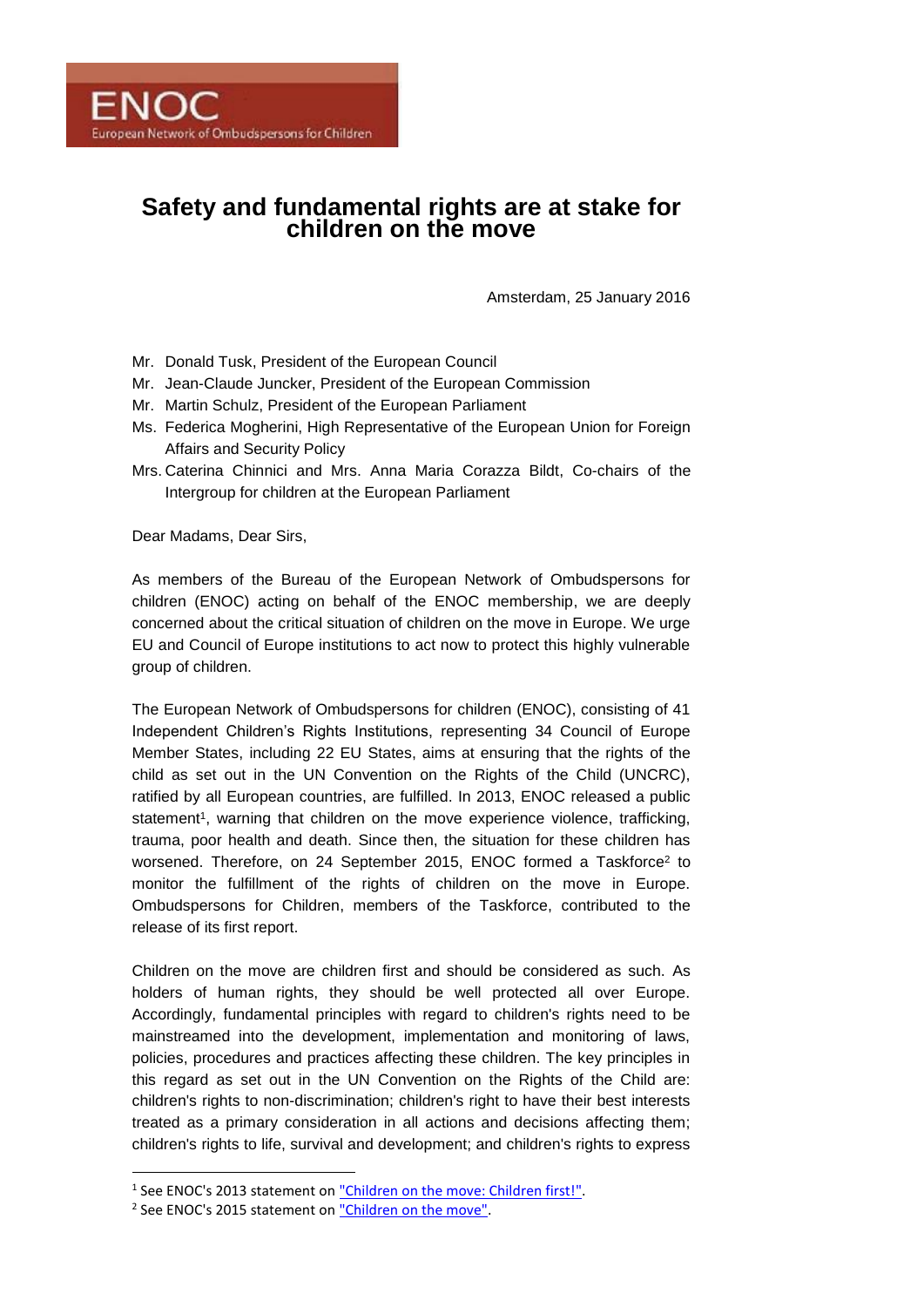

their views freely in all matters affecting them and to have their views taken into account in accordance with their age and maturity.

# **Violation of children's rights**

Our study shows that Europe violates these fundamental principles of children's rights and is failing to protect children travelling through Europe. Children are dying at sea and at the shores of Europe and they are at risk of trafficking, exploitation, statelessness, sickness and separation. While travelling with their families or unaccompanied, children often face malnutrition, physical and mental suffering, health and welfare problems, lack of information and insecurity. Reception and transit centres are not equipped to host people in winter conditions. Once they have arrived in the country of destination, access to a safe living environment, education and psychological counselling is not assured. Children stay in an unstable environment for too long, preventing them from starting the recovery from what they have endured. Such delays in the development within a child's lifespan are unacceptable. In some countries there is no legal guardianship, and different forms of detention of children on the move are still common.

#### **Children are not central in EU response**

The situation for these children can only improve if every single child's best interests are a central consideration in all policies on migration, if it is enshrined in every process affecting them. Children have the right to have their best interests taken as a primary consideration in all policies that concern them, including migration policies. In practice, in the European response to the increased influx of refugees, children are merely a footnote. There is too little attention for the best interests of children in asylum procedures, border controls and humanitarian aid to European and third countries. Children accompanied by their parents seem practically invisible in EU actions.

#### **Take action now!**

As individual ombudspersons, we will call upon our governments to ensure access to education, healthcare and a safe environment, put an end to detention based on residence status and implement legal guardianship systems. As members of the Taskforce on Children on the Move, we appeal to the European Commission to initiate a **comprehensive European Action Plan for children on the move**, covering all children on the move – accompanied and unaccompanied, asylum seekers and non-asylum seekers. We urge the European Council and European Parliament to give their full support to create and implement this action plan.

We recommend that this action plan includes, among others, the following measures: